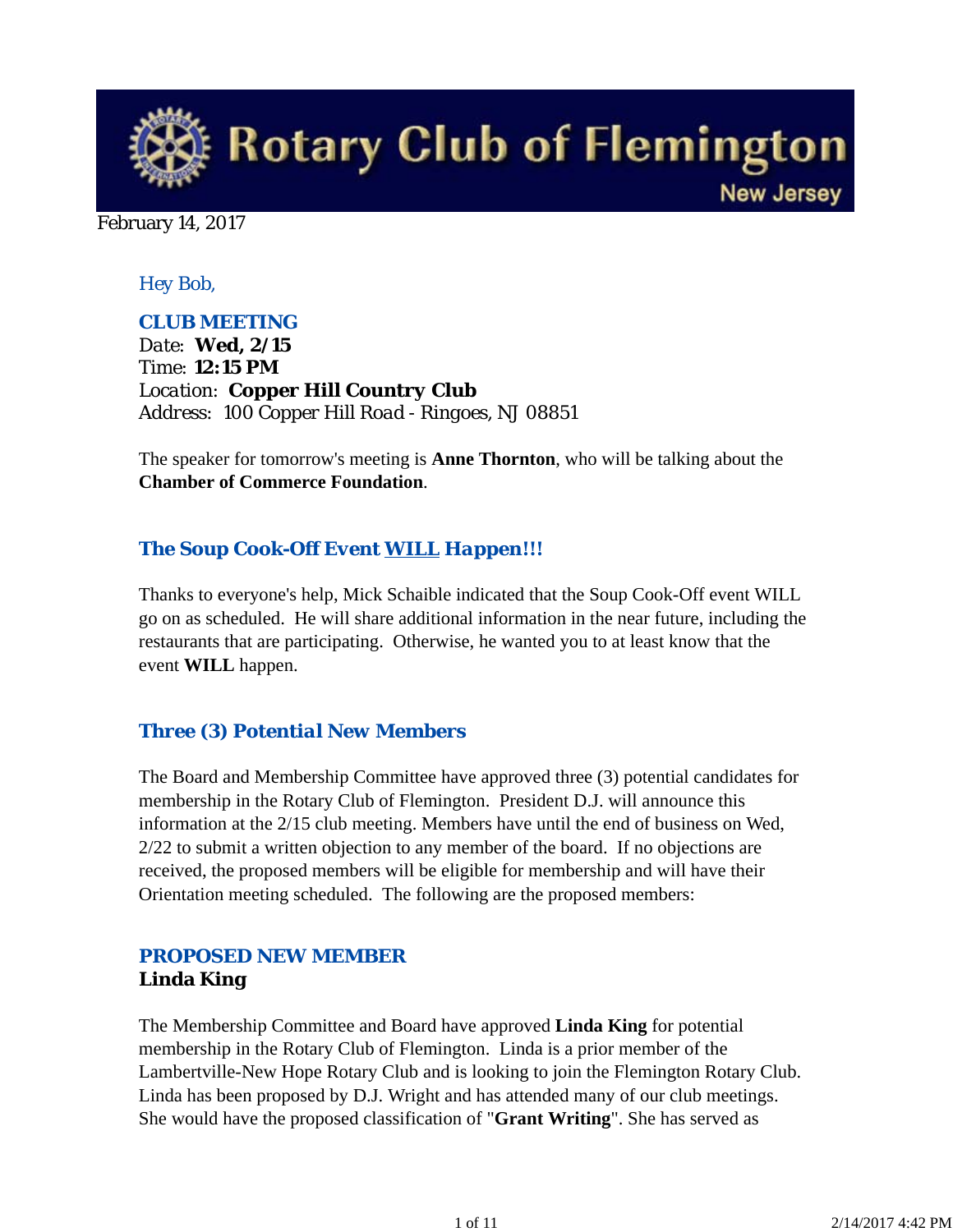President-Elect, President and Community Service Chair in the Lambertville-New Hope Club. She also judged the Skills USA Entrepreneurship competition for two years. She resides here in Flemington, NJ. She has her own grant writing business called LJK Grant Consulting.

# *PROPOSED NEW MEMBER* **Frederic D. Hyatt "Fred"**

The Membership Committee and Board have approved **Fred Hyatt** for potential membership in the Rotary Club of Flemington. Fred is a prior member of the Stratford Connecticut Rotary Club, having been a member there from 2005-2016. He has recently moved here to Flemington and is looking to transfer his membership to the Flemington Rotary Club. Fred has been proposed by Joe Ziegler and has attended several of our club meetings. He would have the proposed classification of "**Retired - Aerospace**". Prior to retiring, Fred was the Joint Program Director for Allied Signal. Fred has served as President of the Connecticut Air & Space Center as well as President of the National Defense Industrial Association.

# *PROPOSED NEW MEMBER* **Kyle Fogarty**

The Membership Committee and Board have approved **Kyle Fogarty** for potential membership in the Rotary Club of Flemington. Kyle has been proposed by Bob Newland and has attended several of our club meetings. He would have the proposed classification of "**Financial Advisor**". Kyle is a Financial Advisor for Edward Jones Investments located here in Flemington, NJ. He lives in Stockton, NJ.



# *10th Annual HUNTERDON COUNTY ROTARY SOUP COOK-OFF* **Monday, February 27, 2017 5:00 to 7:00pm** H.C.R.H.S. Commons 29 Junction Road - Flemington, NJ

Hundreds of soup lovers countywide will attend the event at Hunterdon Regional High School Commons on Monday, February 27, 2017.

An **admission fee and a food donation to the Food Pantry** entitles you to enjoy sample-size cups of any and all entered soups, plus the opportunity to vote for your favorite. At the end of the evening, two trophies will be awarded, one for PEOPLE'S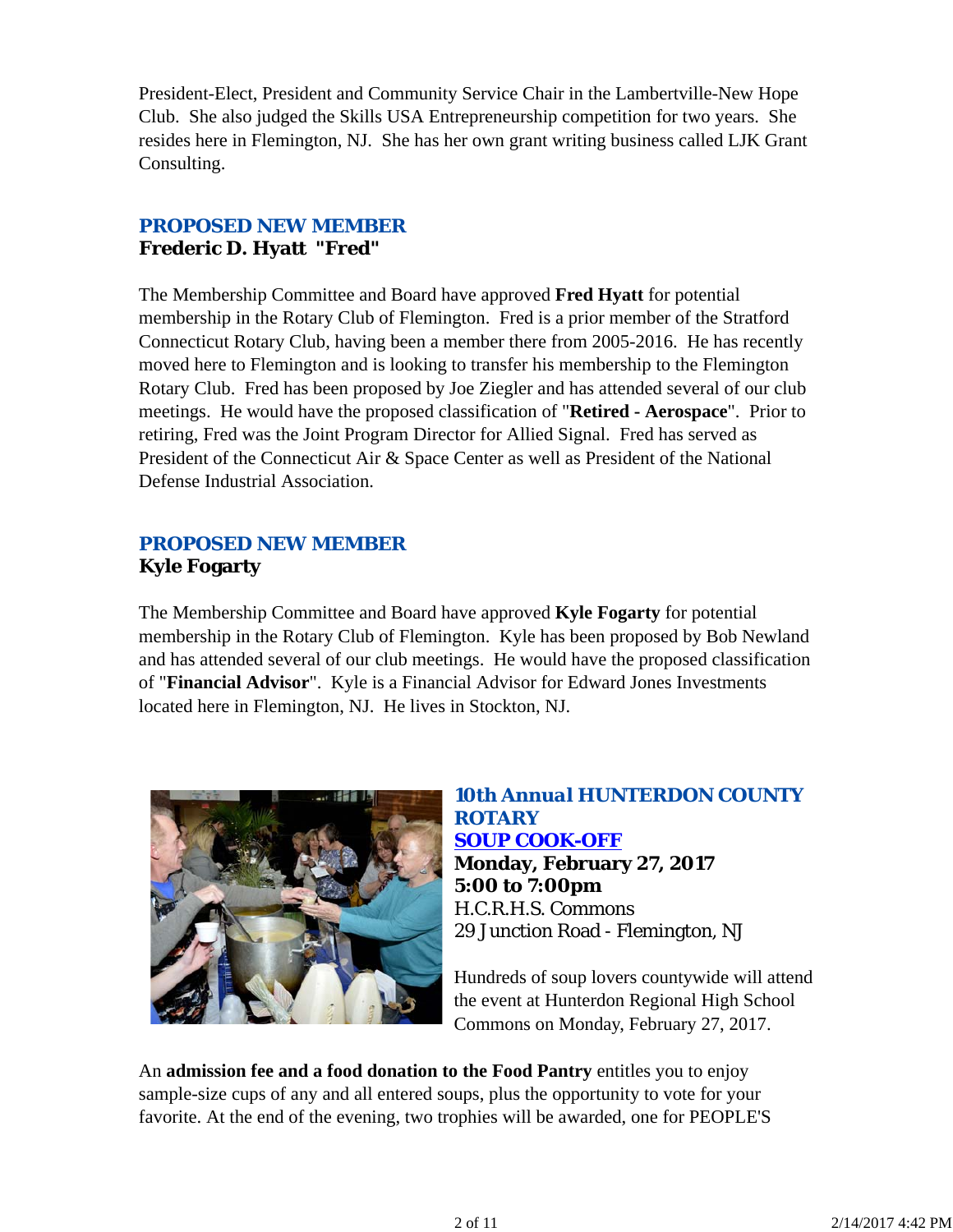CHOICE and one for JUDGE'S CHOICE and each champion will have the honor of displaying the coveted SOUPER BOWL TROPHIES in their restaurant for the year. An additional award will be presented for the BEST VISUAL PRESENTATION so be creative in your table presentation. **Click Here** to visit the website for more information.

### **Admission Cost**:

- *Ages 9 & Up*: **\$15 per person** + a **can of food** to donate to the local food pantries.
- *Ages 5 to 8*: **\$5 per person** + a **can of food**.
- *Ages 4 & Younger*: **Free**.

**CLICK HERE** to download a copy of the **Restaurant Registration Form**.

#### **RESTAURANT ENTRY DEADLINE IS Early February 2017**

A limit of 20 participating restaurants will be accepted on a first-come, first-served basis. One soup entry per restaurant.

#### **YOUR PARTICIPATION HELPS FIGHT HUNGER IN HUNTERDON!!!**

All net event proceeds will be donated to the Food Pantries of Hunterdon County. The following are the Food Banks supported:

- **Delaware Valley Interfaith Council**
- **Fisherman's Mark**
- **Flemington Area Food Pantry**
- **North Hunterdon Food Pantry**
- **Open Cupboard Food Pantry**
- **Starfish Food Pantry**

#### **Joint Effort by the Hunterdon County Rotary Clubs**

This event is organized and run as a joint effort by the Rotary Clubs of Flemington, Clinton Sunrise, North Hunterdon, Lambertville-New Hope, Whitehouse and the Hunterdon Horizon eClub. We are service clubs dedicated to helping people in our community and throughout the world. The event is held at the end of February in recognition of Rotary International's Anniversary, which had it's very first meeting on February 23, 1905 in Room 711 of the Unity Building in Chicago as convened by Rotary founder Paul P. Harris

Questions? Contact Event Chair, **Mick Schaible** with any questions or comments. He can be reached at **(609)460-4530** or by email at **Soup@FlemingtonRotaryNJ.org**.

## *DACdb University: Grants ModuleTraining Part 1*

## **Discover how to submit an application in this FREE DACdb University session!**

Please join us on Thursday, Feb 23, 2017 3:00 PM - 4:00 PM MST for a FREE DACdb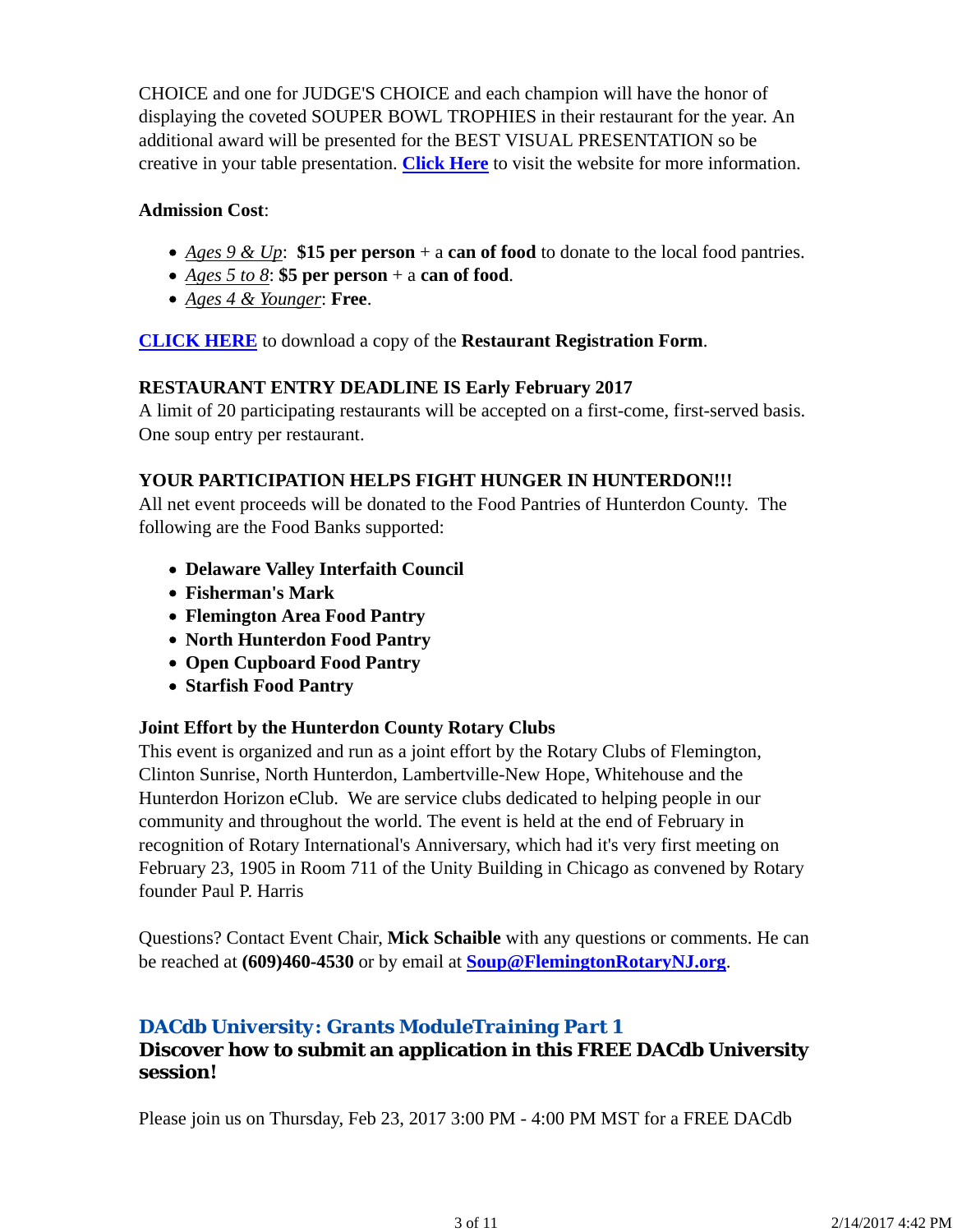University Session on the premium module, Grants. To register on DACdb click here: **http://www.IsMyRotaryClub.org/Register /index.cfm?EventID=77322009**

-or-

- 1. Login to DACdb at www.dacdb.com
- 2. Click on the Calendar Tab (or NC for the new calendar)
- 3. Select the DACdb University Training: Grants Module Training Part 1
- 4. Click Register Now

To sign into the GoToMeeting:

1. Click on the link below at the scheduled time to join the meeting. https://global.gotomeeting.com/join/215389085

You can also dial in using your phone. United States: +1 (571) 317-3122 Access Code: 215-389-085

First GoToMeeting? Try a test session: http://help.citrix.com/getready

\*Event Start Time: Please note time zones!

 2:00 PM Pacific Time 3:00 PM Mountain Time 4:00 PM Central Time 5:00 PM Eastern Time

\*Please click on the link below to complete a survey after you have attended this session:

DACdb University User Satisfaction Survey- Grants Module Training Part 1 https://www.surveymonkey.com/r/N7SJSXH

## *Flemington Rotary Leadership Positions Sought* **From President D.J.**

President D.J. shared that the Rotary Club of Flemington is actively seeking persons interested in serving in leadership positions in the upcoming Rotary year. Please contact President D.J. for more information! **Click Here** to generate an email to D.J.

*The Rotary Club of New Brunswick presents RAGS TO RUNWAY - Fashion Show* **Thursday, March 2, 2017 from 6-9 PM**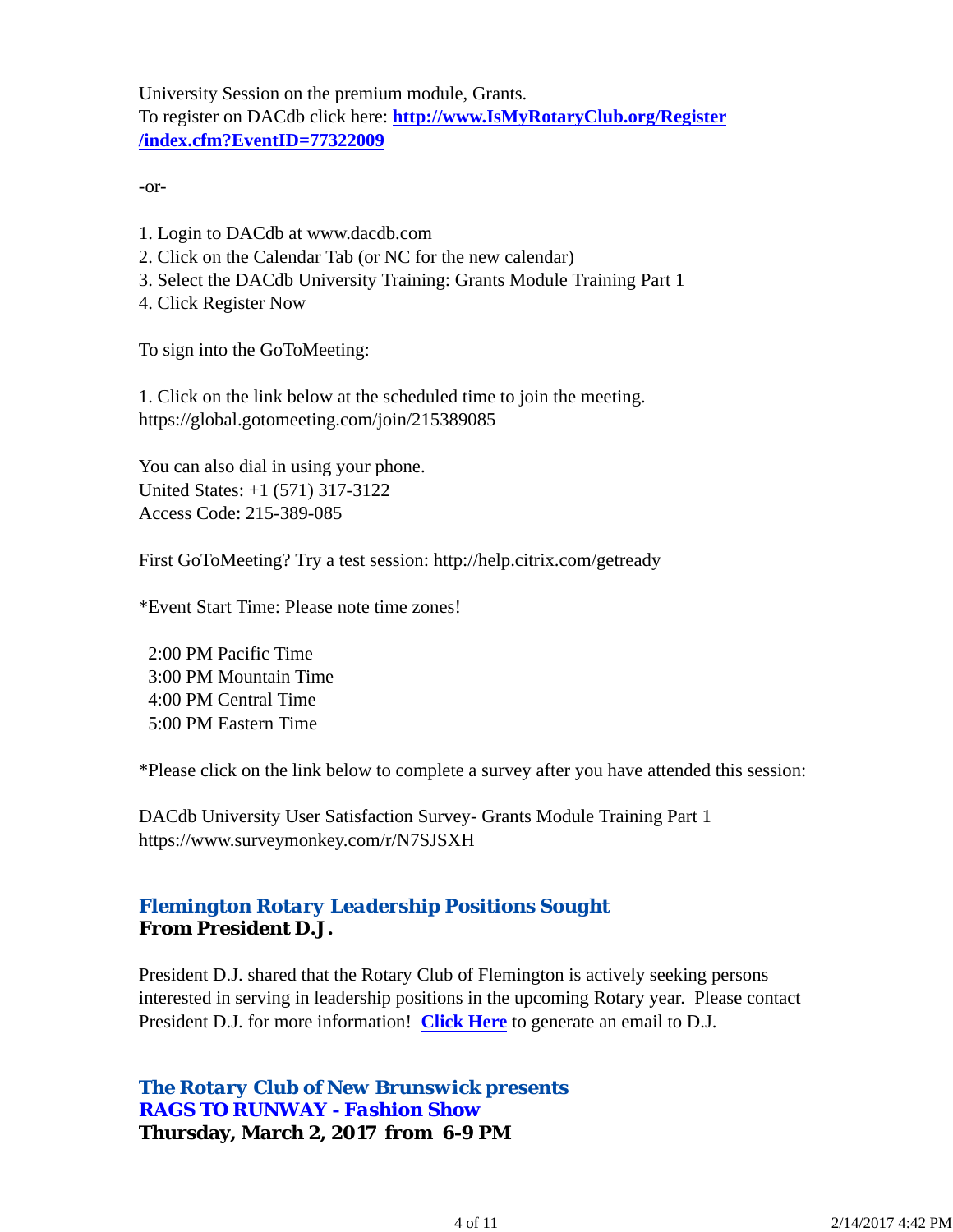The Rotary Club of New Brunswick has organized a new event to raise funds for their Club Foundation (to help various local projects) and for Prevent Child Abuse organization of New Jersey.

On **Thursday, March 2, 2017**, Student teams in Fashion/ Costume Design programs in High Schools and Colleges will compete in a unique fashion show. Students will create designs from materials purchased at local thrift shops. Professional designers will be the judges at this event. The event will also have catered food by area restaurants and there will be music and other entertainment in between the fashion show segments.

The event is being held at The George Street Playhouse, 9 Livingston Avenue, New Brunswick from 6 PM to 9 PM.

**Click Here** to view their website for additional information and to purchase tickets.



# *The Flemington Rotary MEMBER DIRECTORY Is Updated on the Website*

A PDF copy of the Club Directory kept on the club website, located on the password protected "**Members Only**" page. To access this, simply goto **www.FlemingtonRotaryNJ.org** and click on "Members

Only" in the upper left. The page is password protected. If you do not have the password, simply email us and request it.

If you see any updates that need to be made (a change of address, email, phone number, something is not listed correctly, etc.), please email Sandy Clark and request any changes to be made. **Click Here** to generate an email to Sandy.



# *SPEAKERS & PROGRAMS BEING SOUGHT*

Mick Schaible is looking for some ideas for upcoming meeting programs and speakers. If you have any leads, please pass them onto Mick, who will follow-up to schedule the speaker.

**Click here** to generate an email directly to Mick.



# *HUNTERDON COUNTY CHAMBER OF COMMERCE*

As you know, the Rotary Club of Flemington is a member of the H.C. Chamber of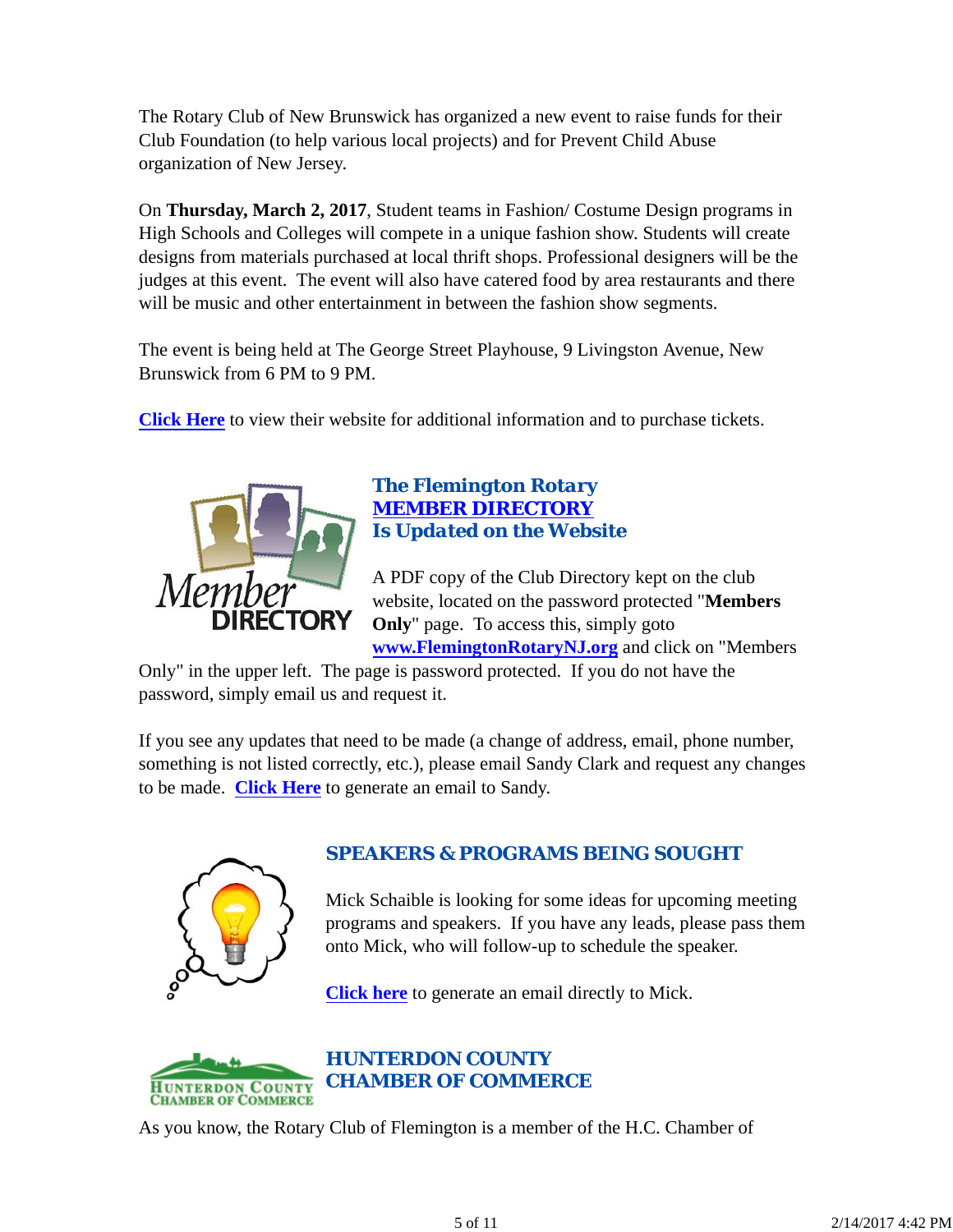Commerce. This enables all Rotarians the ability to attend a Chamber function as a "member". If someone asks you what your business is, you would explain that you are a member representing the Rotary Club of Flemington. **Click Here** to visit the Chamber website for a listing of upcoming events.

#### *ROTARY DISTRICT 7510 NEWS*

**Click Here** to read the current news from our Rotary District 7510.

### *UPCOMING DATES TO NOTE:*

Wed, 2/15: Anne Thornton: Chamber of Commerce Foundation Wed, 2/22: Johanna Ruberto - Classification Talk

Wed, 3/1: TBA. Wed, 3/8: TBA. Wed, 3/15: TBA. Wed, 3/22: TBA. Wed, 3/29: TBA.

Wed, 4/5: TBA. Wed, 4/12: TBA. Wed, 4/19: TBA. Wed, 4/26: Student Fiddlers from the Hunterdon Central Regional High School

**Next RCOF Board Meeting**: To Be Announced. (Held bi-monthly). **Next Membership Meeting:** Wed,  $3/8/2017$  at 1:30 PM (Usually the 2<sup>nd</sup> Wed).

**Upcoming RCOF Club Events, Fundraisers, Fellowship Events, Etc**.: Mon, 2/27/17: 10th Annual Hunterdon County Rotary Soup Cook-Off TBA: Bark In The Park (Dog Walk) TBA: Pedals for Progress Bicycle Collection

#### **Rotary District 7510 Events & Functions:**

3/2/17: President-Elect Training Seminar (PETS 1) 3/23 to 3/25/17: President-Elect Training Seminar (PETS 2) 5/5 to 5/7/17: District Conference at the Shawnee Inn 5/15/17: District Assembly 6/10 to 6/14/17: Rotary International Convention in Atlanta, Georgia 6/29/17: District Changing of the Guard

#### *COMMITTEE LIST:*

**Click Here** to download the listing of all current Club Committee's and its members.

## *"MEMBERS ONLY" WEBSITE:*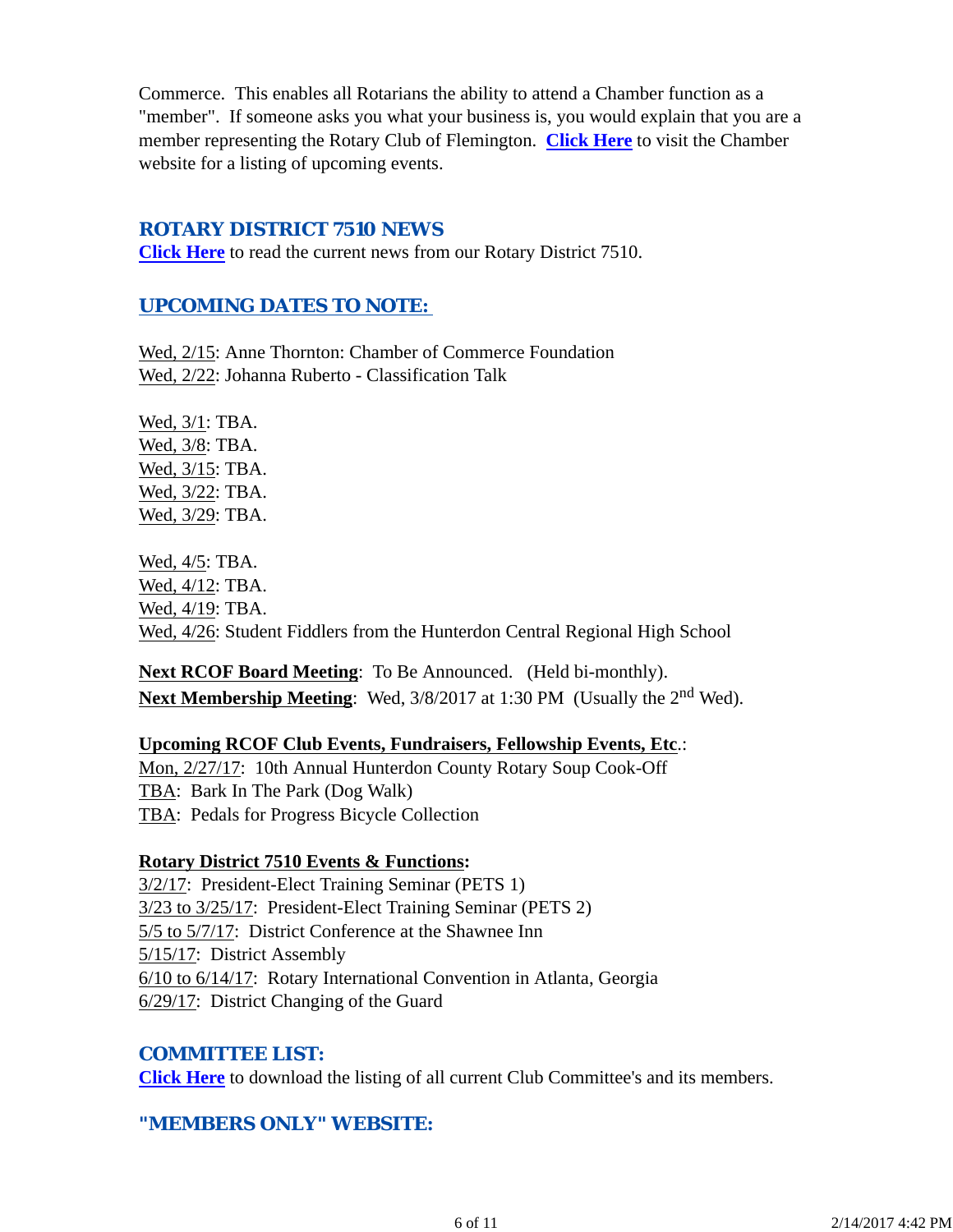## **Click Here for the Members Only section of the website to find:**

- 1) The "Membership Proposal Form" to propose a new member.
- 2) New Member Information.
- 3) An Online Copy of the Club Membership Directory.
- 4) A Link to All Photos Albums of the Club.

#### *ROTARY WEBSITE LINKS:*

Rotary International: **www.Rotary.org** Rotary District 7510: **www.RotaryNJ.org**

#### *NEARBY ROTARY CLUB MEETINGS:*

As A Rotarian, you are Welcome to attend a Rotary Club meeting anywhere in the world. Click here for the Rotary Club Locator App. Or see below for some local meetings:

#### Mondays

**Lambertville/New Hope** (6:30 pm) - Lambertville Station Restaurant; 11 Bridge Street, Lambertville NJ 08530

**Piscataway** (12:15 pm) - Radisson Hotel; 21 Kingsbridge Road, Piscataway, NJ 08854

#### Tuesdays

**Whitehouse** (12:15 pm) - Max's 22; 456 Route 22 West, Whitehouse Station, NJ 08889 **Princeton** (12:15 pm) - The Nassau Club; 6 Mercer Street, Princeton, NJ 08540 **Bridgewater-Bound Brook** (12:15 pm) - Arbor Glenn; 100 Monroe St, Bridgewater 08807

#### Wednesdays

**Branchburg Township** (7:30 am): Stoney Brook Grille; 1285 Route 28, North Branch, NJ 08876

**Flemington** (12:15pm): Copper Hill Country Club; 100 Copper Hill Road, Ringoes, NJ 08851

**Hillsborough Township** (6:15 pm): Pheasant's Landing; 311 Amwell Road (Rt. 514), Hillsborough, NJ 08844

#### Thursdays

**Clinton Sunrise** (7:30 am): Clinton Fire Department; New Street, Clinton, NJ 08809 **Somerville/Bridgewater** (12:15 pm): Bridgewater Manor; 1251 US Highway 202/206, Bridgewater, NJ 08807

**Trenton** (12:15 pm): Freddie's Tavern; 12 Railroad Avenue, West Trenton, NJ 08628

#### Fridays

**North Hunterdon** (12:15 pm): Beaver Brook County Club; 25 County Club Drive, Annandale, NJ 08801

**Princeton Corridor** (12:15pm): Hyatt Regency; 102 Carnegie Center, Rt. 1 North, Princeton, NJ 08540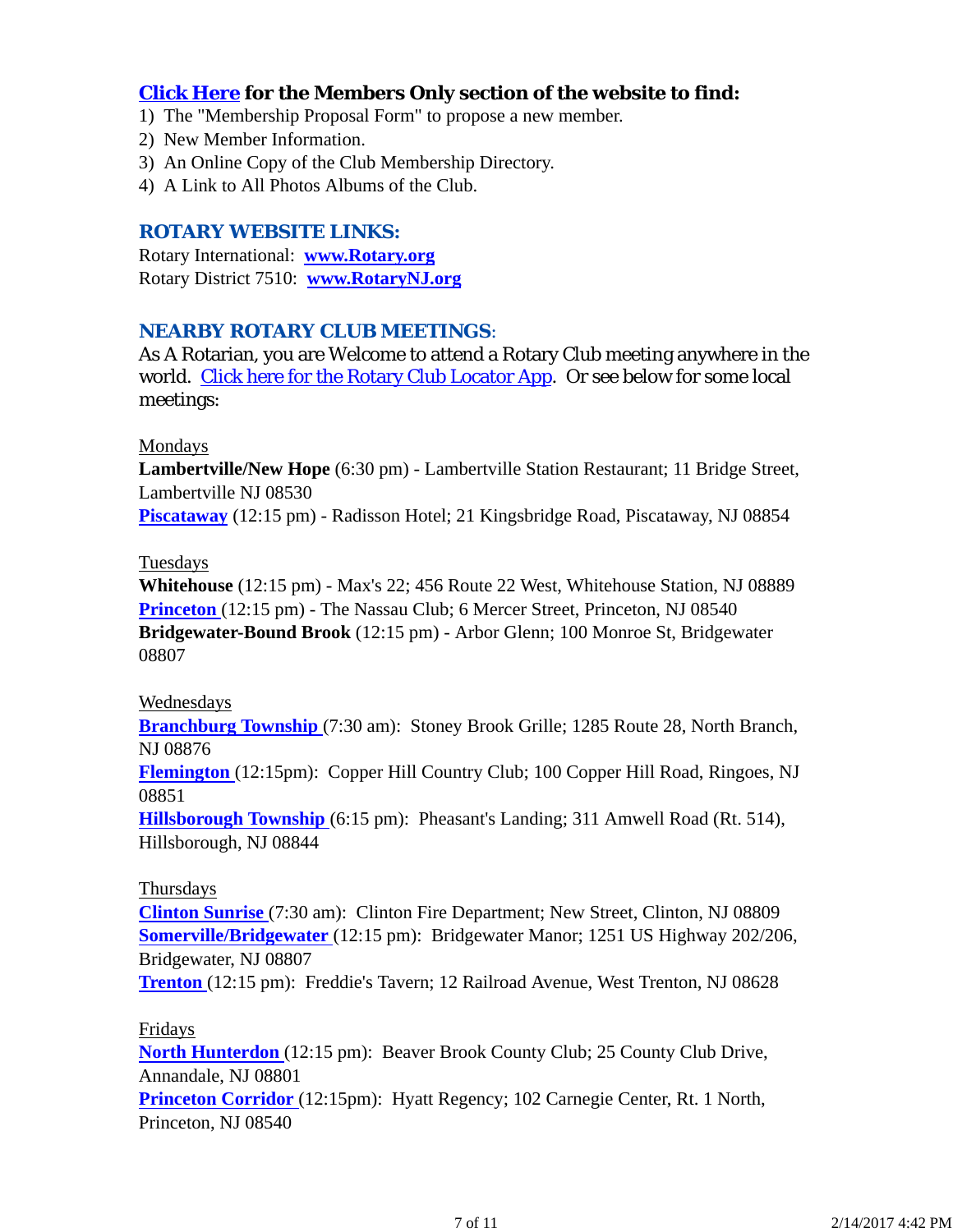eClub **Rotary eClub of Hunterdon Horizon**: View website for meetings or online makeups.

# RI President's Call for Action in **2016-2017**: **"Rotary Serving Humanity" Rotary Club of Flemington - Our 93rd Year**

Founded October 3, 1923 \* Charter #1529 \* District 7510

| <b>Club President</b>                                                                                                                                                                                                                                                                                                                                         | <b>Daniel James "D.J." Wright</b>                 |  |
|---------------------------------------------------------------------------------------------------------------------------------------------------------------------------------------------------------------------------------------------------------------------------------------------------------------------------------------------------------------|---------------------------------------------------|--|
| President-Elect                                                                                                                                                                                                                                                                                                                                               | <b>Kim Metz</b>                                   |  |
| Secretary                                                                                                                                                                                                                                                                                                                                                     | <b>Karen Widico</b>                               |  |
| Treasurer, General                                                                                                                                                                                                                                                                                                                                            | <b>Bob Newland</b>                                |  |
| Treasurer, Lunch                                                                                                                                                                                                                                                                                                                                              | <b>Michael Goodwin</b>                            |  |
| <b>Board Member</b>                                                                                                                                                                                                                                                                                                                                           | Mick Schaible (immediate Past-President)          |  |
| <b>Board Member</b>                                                                                                                                                                                                                                                                                                                                           | <b>Sandy Clark</b>                                |  |
| <b>Board Member</b>                                                                                                                                                                                                                                                                                                                                           | <b>Joe Ziegler</b>                                |  |
| Sergeant-at-Arms                                                                                                                                                                                                                                                                                                                                              | <b>Ken Skowronek</b>                              |  |
| R.I. President                                                                                                                                                                                                                                                                                                                                                | <b>John F. Germ</b> (Chattanooga, Tennessee, USA) |  |
| District Governor (DG)                                                                                                                                                                                                                                                                                                                                        | <b>Charles Minton</b> (Union, NJ)                 |  |
| District Governor Elect (DGE)                                                                                                                                                                                                                                                                                                                                 | <b>Bob Zeglarski</b> (Roselle-Rosselle Park)      |  |
| District Governor Nomimee (DGN)                                                                                                                                                                                                                                                                                                                               | <b>John Shockley</b> (Hillsborough)               |  |
| <b>Assistant District Governor (ADG)</b>                                                                                                                                                                                                                                                                                                                      | <b>Albert Varga</b> (Lambertville-New Hope)       |  |
| $C1 1 M$ $T1 1 1 4A 4F$<br>$\mathbf{r}$ $\mathbf{r}$ $\mathbf{r}$ $\mathbf{r}$ $\mathbf{r}$ $\mathbf{r}$ $\mathbf{r}$ $\mathbf{r}$ $\mathbf{r}$ $\mathbf{r}$ $\mathbf{r}$ $\mathbf{r}$ $\mathbf{r}$ $\mathbf{r}$ $\mathbf{r}$ $\mathbf{r}$ $\mathbf{r}$ $\mathbf{r}$ $\mathbf{r}$ $\mathbf{r}$ $\mathbf{r}$ $\mathbf{r}$ $\mathbf{r}$ $\mathbf{r}$ $\mathbf{$ |                                                   |  |

Club Meetings: **Wednesday, 12:15 pm, Copper Hill Country Club** 100 Copper Hill Road, Ringoes 08551

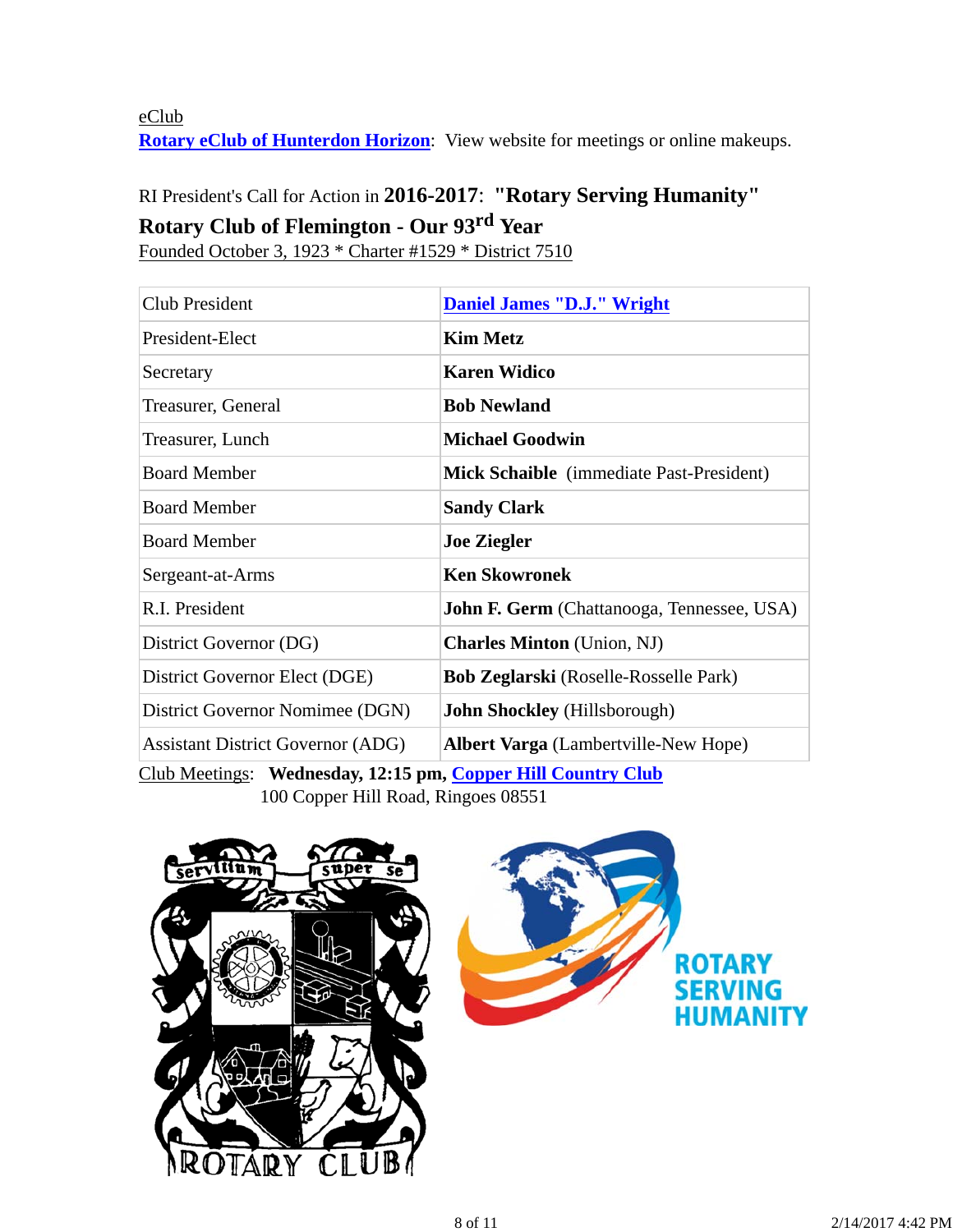

*MISSION STATEMENT*: The mission of Rotary International is to assist and guide Rotarians and Rotary clubs to accomplish the Object of Rotary to ensure Rotary's continuing relevance and to help build a better world, emphasizing service activities by individuals and groups that enhance the quality of life and human dignity, encouraging high ethical standards, and creating greater understanding among all people to advance the search for peace in the world.

**THE OBJECT OF ROTARY:** The object of Rotary is to encourage and foster the ideal of service as a basis of worthy enterprise and, in particular, to encourage and foster:

**1st**: The development of acquaintance as an opportunity for service;

**2nd**: High ethical standards in business and professions, the recognition of the worthiness of all useful occupations, and the dignifying of each Rotarian's occupation as an opportunity to serve society;

**3rd**: The application of the ideal of service in each Rotarian's personal, business and community life;

**4th**: The advancement of international understanding, goodwill, and peace through a world fellowship of business and professional persons united in the ideal of service.

**THE 4-WAY TEST:** "Of the things we think, say or do:

- **1st**: Is it the Truth?
- 2<sup>nd</sup>: Is it Fair to all concerned?
- **3rd**: Will it build goodwill and better friendships?
- **4th**: Will it be beneficial to all concerned?"

#### *ROTARY's AVENUE'S OF SERVICE*:

**1)** Through **Club Service**, we have fun, build lasting friendships, and make sure that our club runs well.

**2)** Through **Vocational Service**, we volunteer our professional skills to serve others and promote integrity in everything we do.

**3)** Through **Community Service**, we address local needs and work with our community to bring lasting improvements.

**4)** Through **International Service**, we meet humanitarian needs around the globe and promote world understanding and peace.

**5)** Through **Youth Service**, we work with young people to help them become the next generation of leaders, visionaries, and peacemakers.

# **2016-2017 CLUB MEMBER ROSTER Rotary Club of Flemington, NJ**

Current Number of Members: 38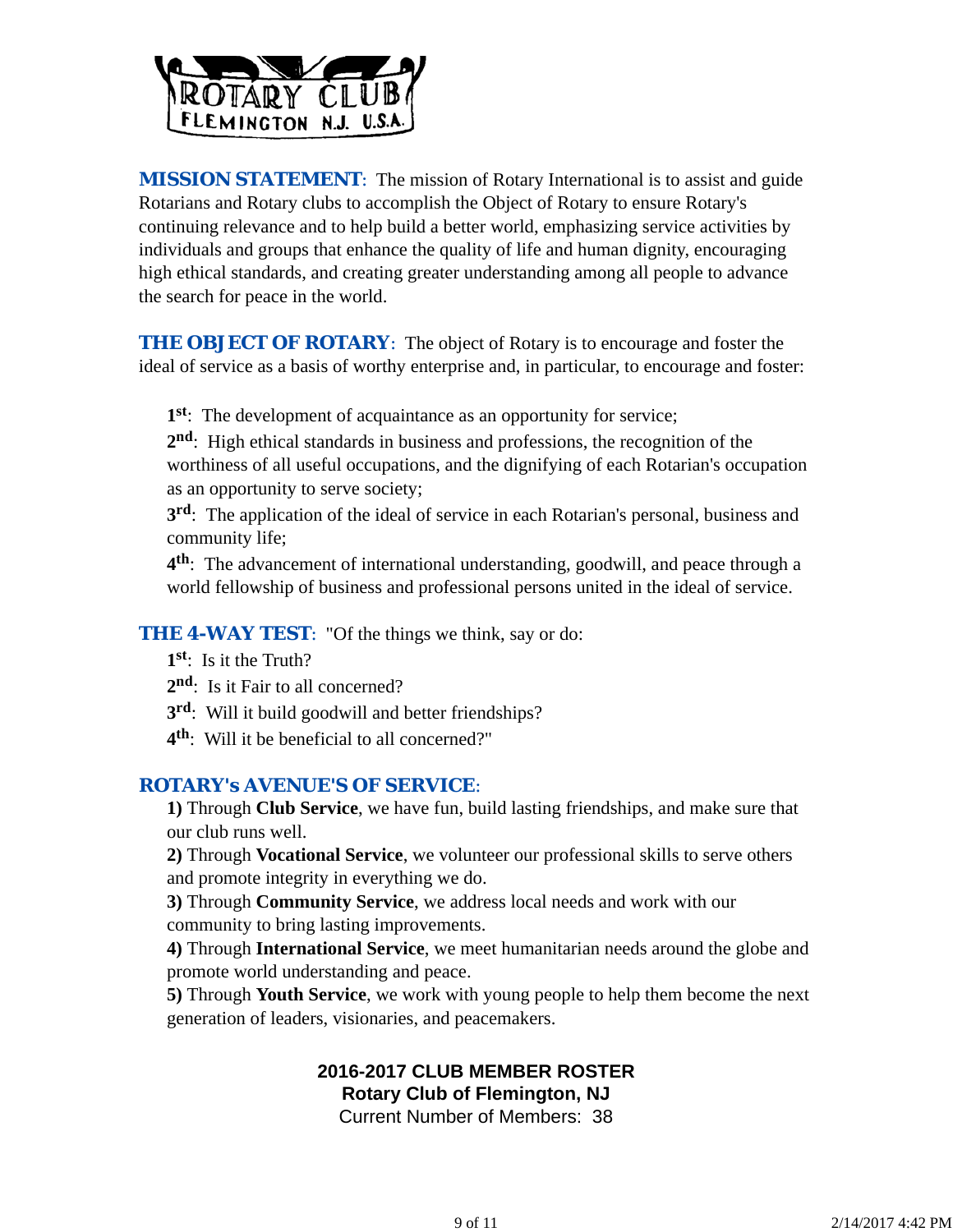| <b>Rotarian</b>                   | <b>Member Since</b> | <b>Classification</b>             |
|-----------------------------------|---------------------|-----------------------------------|
| Black, Bruce B.                   | 2007                | <b>Health and Fitness</b>         |
| Bohler, Herbert C. (Herb)         | 1977                | <b>Specialty Advertising</b>      |
| <b>Boynton, Adam</b>              | 2016                | <b>Church / Social Services</b>   |
| Chittenden, Robert L. (Bob)       | 2003                | M.E.F.P. Consulting Engineering   |
| Clark, Arthur L. (Sandy)          | 1987                | Printing                          |
| Davidson, James G. (Jim)          | 2002                | <b>Rubber Products</b>            |
| del Campo, Ann                    | 2016                | <b>Scientist &amp; Farmer</b>     |
| Ferrari, Frederick J. (Fred)      | 1964                | Orthodontia                       |
| Fisher, Charles H. (Charlie)      | 1961                | <b>Funeral Services</b>           |
| Fisher, Thomas H. (Tom)           | 2012                | Property & Casualty Insurance     |
| <b>Goodwin, Michael S.</b>        | 2016                | <b>Youth Development</b>          |
| Harrison, Jeffrey (Jeff)          | 1996                | Psychotherapy                     |
| Kamnitsis, Christopher P. (Chris) | 2001                | <b>Financial Planning</b>         |
| <b>Kritharis, Nikolaos (Nik)</b>  | 2016                | <b>Dentistry</b>                  |
| Liebross, Ira                     | 1997                | <b>Family Medicine</b>            |
| Loew, Darren                      | 2002                | Orthodontics                      |
| Martin, Teresa (Terry)            | 1993                | Solid Waste/Recycling             |
| Mazujian, Harry                   | 2004                | Clergy                            |
| McWilliams, Nancy                 | 1992                | Psychotherapy                     |
| Metz, Kim                         | 2007                | <b>Technical Education</b>        |
| Muller, George D.                 | 1964                | <b>Cut Glass Manufacturing</b>    |
| Newland, Robert D. (Bob)          | 1998                | Insurance                         |
| Ownes, Terry M.                   | 1987                | <b>Floor Covering</b>             |
| Phelan, Christopher J. (Chris)    | 2009                | <b>Chamber Of Commerce</b>        |
| Randolph, R. Wayne                | 1982                | <b>Veterinary Medicine</b>        |
| Ruberto, Johanna S.               | 2016                | <b>High School Administration</b> |
| Schaible, R. Michael (Mick)       | 1998                | <b>Appraisal Services</b>         |
| Skowronek, Kenneth J. (Ken)       | 1994                | <b>Family Law</b>                 |
| Sollner, Richard F. (Dick)        | 1962                | Air Transportation                |
| Stothoff, Richard H. (Dick)       | 1966                | <b>Sanitary Engineering</b>       |
| Vera, Allan S.                    | 2016                | <b>Investment Advisor</b>         |
| Widico, Karen A.                  | 1997                | <b>Public Health Services</b>     |
| Williams, Gwen                    | 1991                | Purchasing/Manufacturing          |
| Wise, Robert (Bob)                | 1992                | <b>Hospital Administration</b>    |
| Woske, Harry                      | 1977                | Cardiology                        |
| Wright, Daniel J. (D.J.)          | 2003                | <b>Funeral Services</b>           |
| Ziegler, Joseph E. (Joe)          | 1988                | <b>Investment Advisor</b>         |
| Zullo, John J. (Johnnie)          | 1987                | <b>Chemical Engineering</b>       |